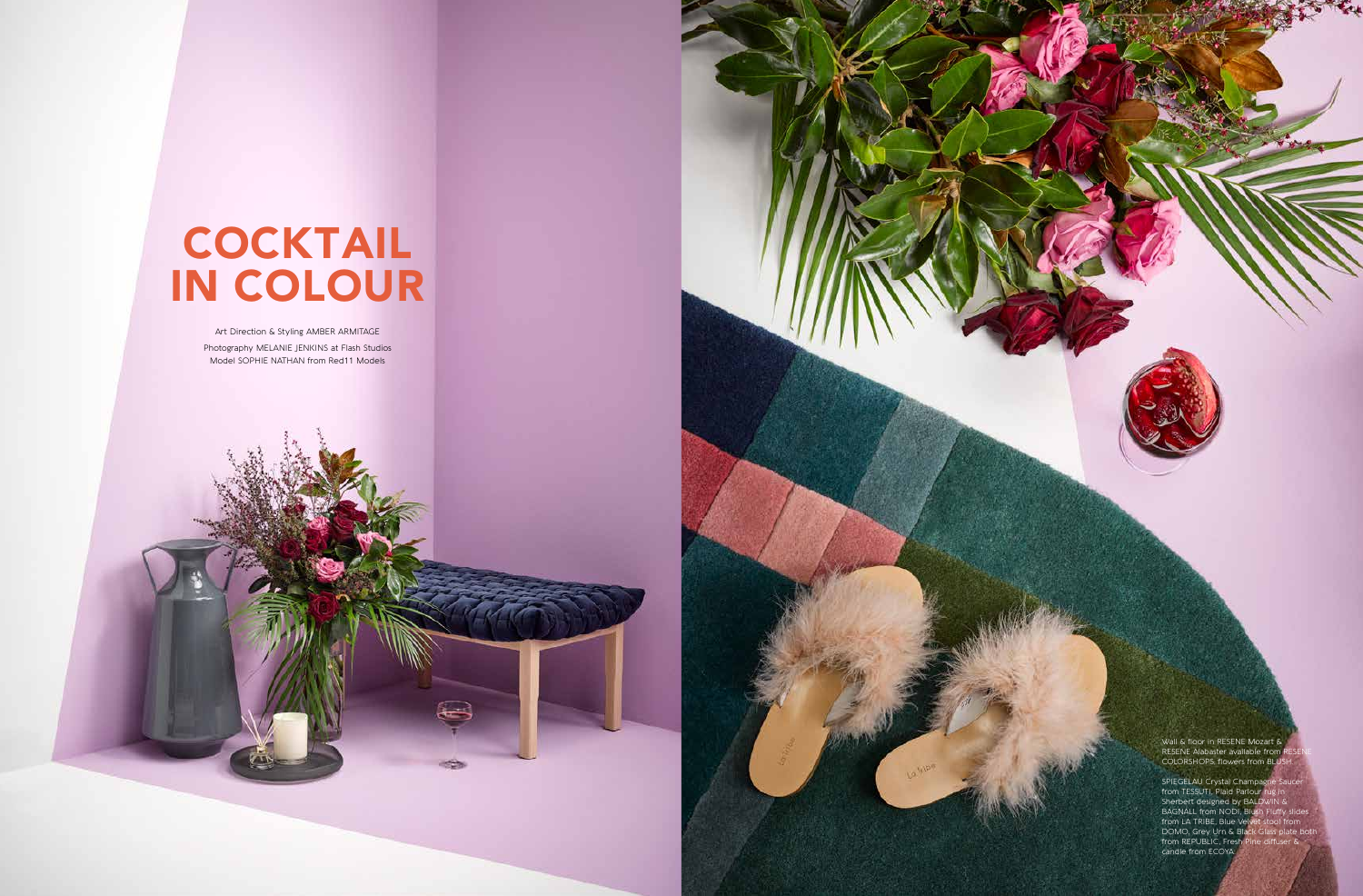

Wall & floor in RESENE Mozart & RESENE Alabaster available from RESENE COLORSHOPS, flowers from BLUSH.

Hobbs chair in Petrol Blue and Square mirror with ledge, Medium Crescent Ottoman in Mayfair Midnight fabric from KING LIVING, both from ME AND MY TREND, Large Crescent Ottoman from KING LIVING, Plaid Parlour rug in Sherbert designed by BALDWIN & BAGNALL from NODI, Essential velvet cushion in Topaz & Grey Urn from REPUBLIC, 3 Deck occasional side table, Minikin table lamp & Blue Velvet stool all from DOMO.

On Table: SPIEGELAU Crystal Champagne Saucer, Undated Editor Diary & Stoneware Vase all from TESSUTI, Voltaire Crystal Grey Clear sunglasses from KAREN WALKER.

On Floor: Black Glass plate from REPUBLIC, Fresh Pine diffuser & candle from ECOYA, Star loafer from LA TRIBE, vase stylist's own.

Sophie wears Gladiator sandals from LA TRIBE & Rodeo Girl dress from KAREN WALKER.